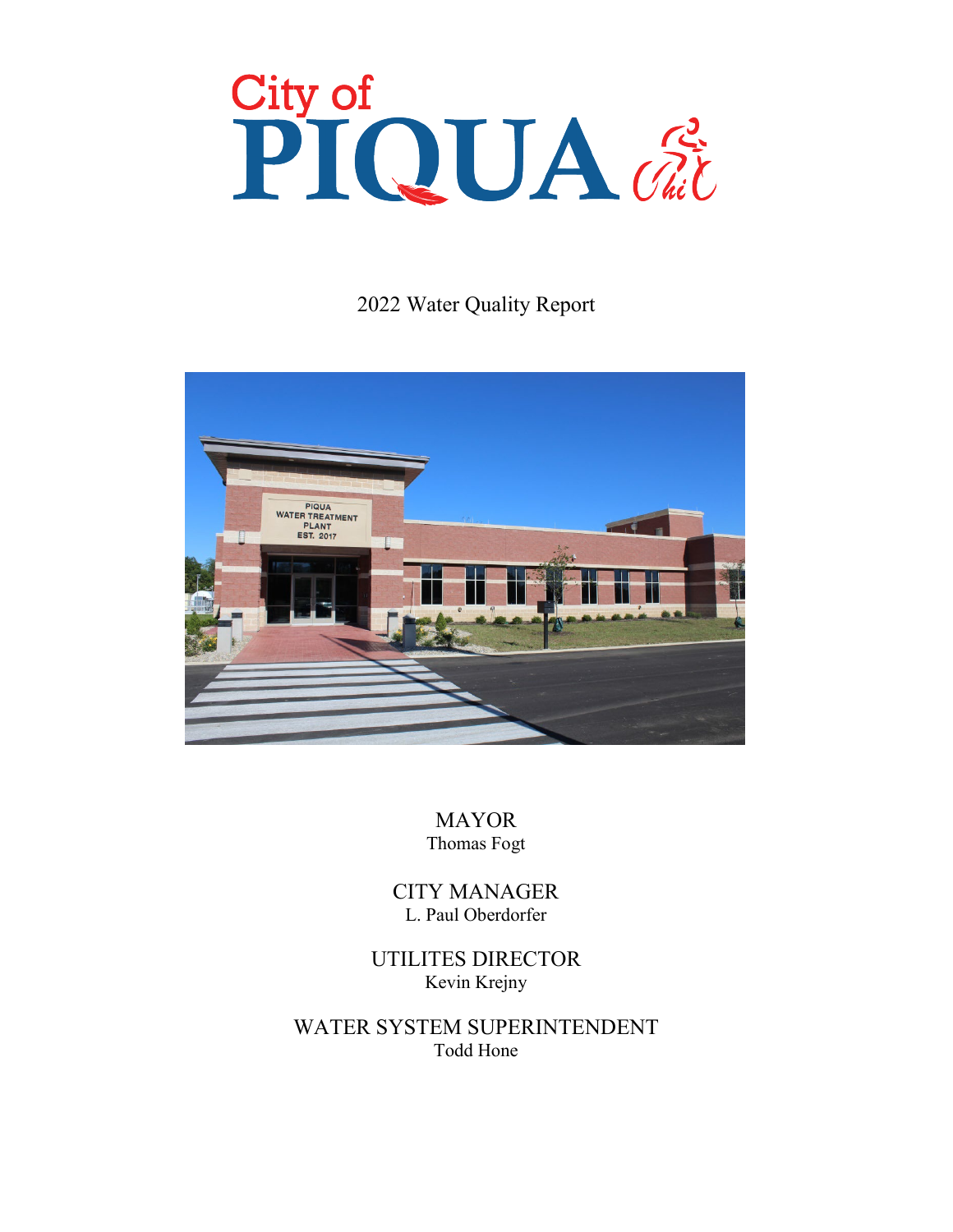# **PIQUA MUNICIPAL WATER SYSTEM Drinking Water Consumer Confidence Report For 2021**

The Piqua Municipal Water System has prepared the following report to provide information to you, the consumer, on the quality of our drinking water. This report is required as part of the Safe Drinking Water Act Reauthorization of 1996 and is required to be delivered to the consumers by July of 2022. Included within this report is general health information, water quality test results, how to participate in decisions concerning your drinking water, and water system contacts.

**The City of Piqua's drinking water met all of the Ohio EPA standards for 2021**. Water quality is the number one priority of the Piqua Water Treatment Plant. Constant testing (more than 200 analysis daily) by the dedicated staff of certified operators and laboratory personnel ensure the highest standards for drinking water quality are being met at all times.

### How do I participate in decisions concerning my drinking water?

If you have any questions or would like more information on your drinking water, visit Piqua's web page at www.piquaoh.org, or contact Todd Hone of the Piqua Municipal Water System at (937) 778-2090, or by e-mail at thone@piquaoh.org.

Public participation is encouraged at regular meetings of the City of Piqua Commission, which meets the first and third Tuesdays at 6:00 P.M. at the Piqua Municipal Government Complex located at 201 W. Water Street.

### About your drinking water.

The EPA requires regular sampling to ensure drinking water safety. The Piqua Municipal Water System conducted sampling for bacteria, inorganic, synthetic organic, and volatile organic contaminant sampling during 2021. Samples were collected for a total of 87 different contaminants, most of which were not detected in the Piqua Municipal Water System's water supply. The Ohio EPA requires us to monitor for some contaminants less than once per year because the concentrations of these contaminants do not change frequently. Some of our data, though accurate, are more than one year old.

### **Who needs to take special precautions?**

Some people may be more vulnerable to contaminants in drinking water than the general population. Immuno-compromised persons, such as persons with cancer undergoing chemotherapy, persons who have undergone organ transplants, people with HIV/AID's or other immune system disorders, some elderly, and infants, can be particularly at risk from infection. These people should seek advice about drinking water from their health care providers. EPA/CDC guidelines on appropriate means to lessen the risk of infection by *Cryptosporidium* and other microbial contaminants are available from the Safe Drinking Water Hotline (1-800-426-4791).

### What are sources of contamination to drinking water?

The sources of drinking water; both tap water and bottled water; include rivers, lakes, streams, ponds, reservoirs, springs, and wells. As water travels over the surface of the land or through the ground, it dissolves naturally-occurring minerals and, in some cases, radioactive material, and can pick up substances resulting from the presence of animals or from human activity.

Contaminants that may be present in source water include: (A) Microbial contaminants, such as viruses and bacteria, which may come from sewage treatment plants, septic systems, agricultural livestock operations and wildlife; (B) Inorganic contaminants, such as salts and metals, which can be naturally-occurring or result from urban storm water runoff, industrial or domestic wastewater discharges, oil and gas production, mining, or farming; (C) Pesticides and herbicides, which may come from a variety of sources, such as agriculture, urban storm water runoff, and residential uses; (D) Organic chemical contaminants, including synthetic and volatile organic chemicals, which are by-products of industrial processes and petroleum production, and can also come from gas stations, urban storm water runoff, and septic systems; (E) Radioactive contaminants, which can be naturally-occurring or be the result of oil and gas production and mining activities.

In order to ensure that tap water is safe to drink, EPA prescribes regulations which limit the amount of certain contaminants in water provided by public water systems. FDA regulations establish limits for contaminants in bottled water which must provide the same protection for public health.

Drinking water, including bottled water, may reasonably be expected to contain at least small amounts of some contaminants. The presence of contaminants does not necessarily indicate that water poses a health risk. More information about contaminants and potential health effects can be obtained by calling the Environmental Protection Agency's Safe Drinking Water Hotline (1-800-426-4791).

# .

### **Elevated Lead Health Effects**

If present, elevated levels of lead can cause serious health problems, especially for pregnant women and young children. Lead in drinking water is primarily from materials and components associated with service lines and home plumbing. The City of Piqua is responsible for providing high quality drinking water, but cannot control the variety of materials used in plumbing components. When your water has been sitting for several hours, you can minimize the potential for lead exposure by flushing your tap for 30 seconds to 2 minutes before using water for drinking or cooking. If you are concerned about lead in your drinking water, you may wish to have your water tested. Information on lead in drinking water, testing methods, and steps you can take to minimize exposure is available from the Safe Drinking Water Hotline (1-800-426-4791) or at http://www.epa.gov/safewater/lead.

### **Disinfection By-Products**

Some people who drink water containing TTHM's in excess of the MCL over many years may experience problems with their liver, kidneys, or central nervous system and may have an increased risk of gastrointestinal cancer. Prolonged exposure to HAA5's in excess to the MCL has been determined to be a possible link to variants of bladder and colorectal cancers.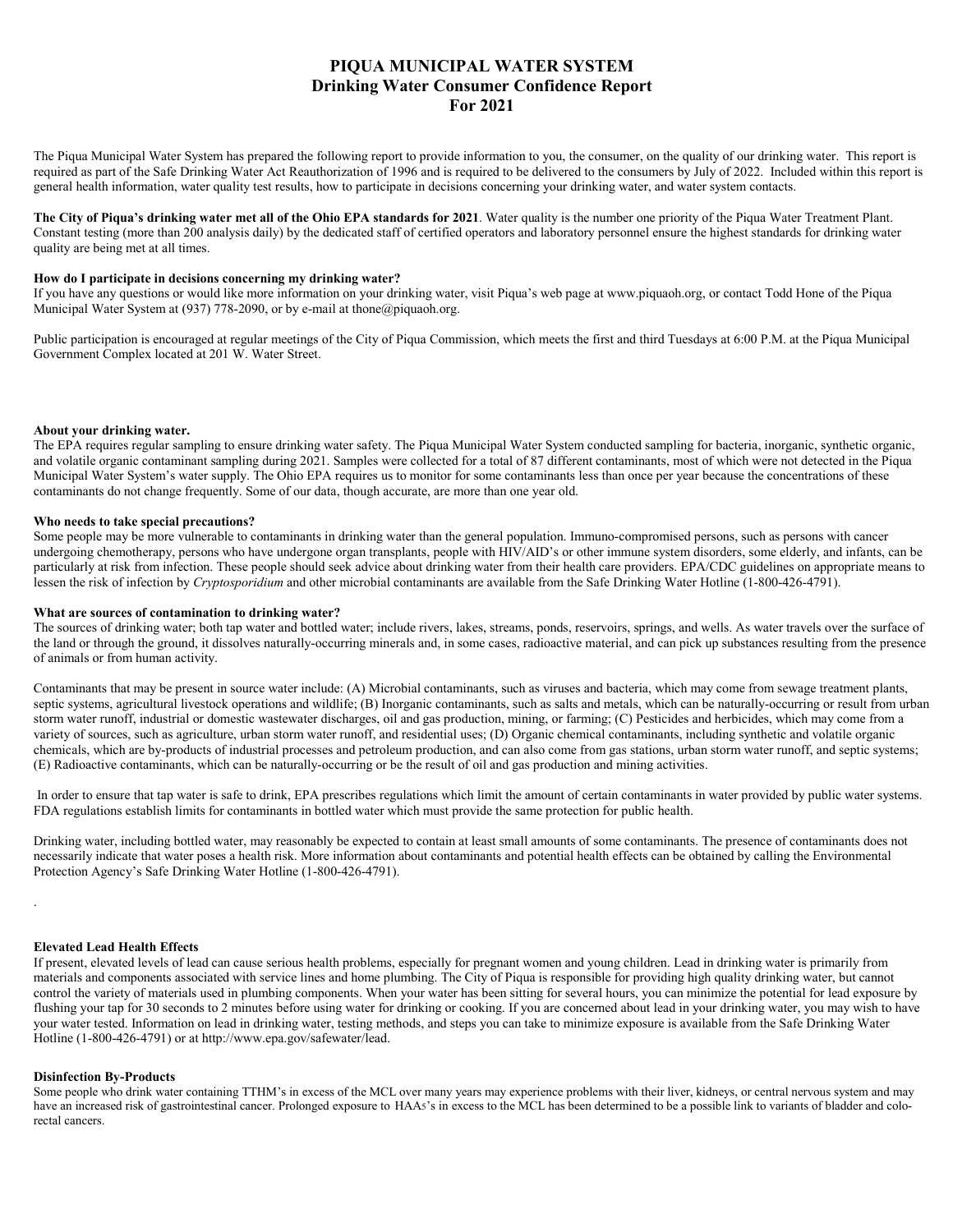# **WATER QUALITY DATA**

**How to read the Water Data Table:** EPA establishes the safe drinking water regulations that limit the amount of contaminants allowed in drinking water. The table shows the concentrations of detected substances in comparison to regulatory limits. Substances that were tested for, but not detected, are not included in this table.

**Definitions:** MCLG: Maximum Contaminant Level Goal, or the level of a contaminant in drinking water below which there is no known or expected risk to health. MCLGs allow for a margin of safety. - MCL: Maximum Contaminant Level, or the highest level of contaminant that is allowed in drinking water. MCLs are set as close to the MCLGs as feasible using the best available treatment technology.  $-\underline{AL}$ : Action Level, or the concentration of a contaminant which, if exceeded, triggers treatment or other requirements which a water system must follow. – TT: Treatment Technique, or a required process intended to reduce the level of a contaminant in drinking water.

 $-\frac{1}{2}$  a symbol which means less than. A result of <5 means that the lowest level that could be detected was 5, and the contaminant in that sample was not detected.  $-\underline{NA}$ . Not Applicable or no standard set. ND: Not Detected. Maximum Residual Disinfectant Level Goal (MRDLG): The level of drinking water disinfectant below which there is no known or expected risk to health. MRDLG'S do not reflect the benefits to the use of disinfectants to control microbial contaminants. Maximum Residual Disinfectant Level (MRDL): The highest level of a disinfectant allowed in drinking water. There is convincing evidence that addition of a disinfectant is necessary for control of microbial contaminants.

**Abbreviations:** ppm: Parts per Million or Milligrams per Liter (mg/L) are units of measure for concentration of a contaminant. A part per million corresponds to one second in a little over 11.5 days. – ppb: Parts per Billion or Micrograms per Liter ( $\mu g/L$ ) are units of measure for concentration of a contaminant. A part per billion corresponds to one second in 31.7 years.

| Contaminants (Units)                                                         | <b>MCLG</b>                                                                                                                               | <b>MCL</b>       | Level<br>Found<br>(Annual<br>Avg.) | Range of<br>Detection  | Violation   | Sample<br>Year | <b>Typical Source of Contaminants</b>                                                                                         |  |
|------------------------------------------------------------------------------|-------------------------------------------------------------------------------------------------------------------------------------------|------------------|------------------------------------|------------------------|-------------|----------------|-------------------------------------------------------------------------------------------------------------------------------|--|
| <b>Microbiological Contaminants</b>                                          |                                                                                                                                           |                  |                                    |                        |             |                |                                                                                                                               |  |
| Turbidity(NTU)                                                               | NA                                                                                                                                        | <b>TT</b>        | 0.19<br>(Highest<br>Level)         | $0.03 - 0.19$          | <b>NONE</b> | 2021           | Soil runoff                                                                                                                   |  |
| Turbidity (% samples meeting<br>Standards)                                   | NA                                                                                                                                        | <b>TT</b>        | 99.9%                              | 99.9% -<br>100%        | <b>NONE</b> | 2021           |                                                                                                                               |  |
| <b>Radioactive Contaminants</b>                                              |                                                                                                                                           |                  |                                    |                        |             |                |                                                                                                                               |  |
| Alpha emitters (pci/l)                                                       | 15                                                                                                                                        | $\boldsymbol{0}$ | ND                                 | NA                     | <b>NONE</b> | 2021           | Erosion of Natural Deposits                                                                                                   |  |
| <b>Inorganic Contaminants</b>                                                |                                                                                                                                           |                  |                                    |                        |             |                |                                                                                                                               |  |
| Fluoride (ppm)                                                               | $\overline{4}$                                                                                                                            | $\overline{4}$   | 0.96                               | $0.80 - 1.21$          | <b>NONE</b> | 2021           | Erosion of natural deposits; Water additive<br>which promotes strong teeth; Discharge from<br>fertilizer & aluminum factories |  |
| Lead (ppb)                                                                   | $\theta$                                                                                                                                  | $AL=15$          | < 0.5                              | $< 0.5 - 18.7$         | <b>NONE</b> | 2021           | Corrosion of household plumbing systems.                                                                                      |  |
|                                                                              | Zero out of Thirty samples was found to have lead in excess of the Action Level of 15 ppb.<br>Results based on 90% Lead Level             |                  |                                    |                        |             |                |                                                                                                                               |  |
| Copper (ppm)                                                                 | 1.3                                                                                                                                       | $AL=1.3$         | 0.0331                             | $< 0.005 -$<br>0.0739  | <b>NONE</b> | 2021           | Corrosion of household plumbing systems.                                                                                      |  |
|                                                                              | Zero out of Thirty samples was found to have copper levels in excess of the Action Level of 1.3 ppm. Results based on 90%<br>Copper Level |                  |                                    |                        |             |                |                                                                                                                               |  |
| Barium (ppm)                                                                 | $\overline{2}$                                                                                                                            | $\overline{2}$   | 0.039<br>(Single)<br>Sample)       | NA                     | <b>NONE</b> | 2021           | Discharge of drilling wastes; Discharge from<br>metal refineries; Erosion of natural deposits                                 |  |
| Nitrate (ppm)                                                                | 10                                                                                                                                        | 10               | 2.81<br>(Highest)<br>Level)        | $0.39 - 2.81$          | <b>NONE</b> | 2021           | Runoff from fertilizer use; Leaching from<br>septic tanks, sewage; Erosion of natural<br>deposits                             |  |
| <b>Synthetic Organic Contaminants</b><br>including Pesticides and Herbicides |                                                                                                                                           |                  |                                    |                        |             |                |                                                                                                                               |  |
| Atrazine (ppb)                                                               | 3                                                                                                                                         | 3                | < 0.074                            | $< 0.072 -$<br>< 0.078 | <b>NONE</b> | 2021           | Runoff from herbicide used on row crops                                                                                       |  |
| Simazine (ppb)                                                               | $\overline{4}$                                                                                                                            | $\overline{4}$   | < 0.050                            | $< 0.052 -$<br>< 0.053 | <b>NONE</b> | 2021           | Herbicide runoff                                                                                                              |  |
| <b>Volatile Organic Contaminants</b>                                         |                                                                                                                                           |                  |                                    |                        |             |                |                                                                                                                               |  |
| <b>TTHMs</b> (Total trihalomethanes)<br>(ppb)                                | N/A                                                                                                                                       | 80               | 68.48                              | $24.1 - 91.3$          | <b>NONE</b> | 2021           | By-product of drinking water chlorination                                                                                     |  |
| Bromodichloromethane (ppb)                                                   | <b>NA</b>                                                                                                                                 | <b>NA</b>        | 9.32                               | 3.7-14.4               | <b>NONE</b> | 2021           | Component of Total Trihalomethane                                                                                             |  |
| Dibromochloromethane (ppb)                                                   | <b>NA</b>                                                                                                                                 | <b>NA</b>        | 4.0                                | $1.0 - 7.7$            | <b>NONE</b> | 2021           | Component of Total Trihalomethane                                                                                             |  |
| Bromoform (ppb)                                                              | NA                                                                                                                                        | N <sub>A</sub>   | 0.41                               | $< 0.5 - 1.5$          | <b>NONE</b> | 2021           | Component of Total Trihalomethane                                                                                             |  |
| Chloroform (ppb)                                                             | NA                                                                                                                                        | <b>NA</b>        | 38.39                              | 12.1-78.3              | <b>NONE</b> | 2021           | Component of Total Trihalomethane                                                                                             |  |
| HAA5's (Haloacetic Acids) (ppb)                                              | N/A                                                                                                                                       | 60               | 16.29                              | $7.4 - 39$             | YES*        | 2021           | By-product of drinking water chlorination                                                                                     |  |
| Dichloroacetic Acid (ppb)                                                    | NA                                                                                                                                        | <b>NA</b>        | 13.36                              | $6.2 - 31.2$           | <b>NONE</b> | 2021           | Component of Haloacetic Acids                                                                                                 |  |
| Trichloroacetic Acid (ppb)                                                   | <b>NA</b>                                                                                                                                 | <b>NA</b>        | 2.3                                | $1.2 - 4.5$            | <b>NONE</b> | 2021           | Component of Haloacetic Acids                                                                                                 |  |
| Monochloroacetic Acid (ppb)                                                  | <b>NA</b>                                                                                                                                 | <b>NA</b>        | 0.62                               | $<2.0 - 2.9$           | <b>NONE</b> | 2021           | Component of Haloacetic Acids                                                                                                 |  |
| Dibromoacetic Acid (ppb)                                                     | <b>NA</b>                                                                                                                                 | <b>NA</b>        | 1.25                               | $< 1.0 - 2.5$          | <b>NONE</b> | 2021           | Component of Haloacetic Acids                                                                                                 |  |
| Total Organic Carbon (ppb)<br><b>Residual Disinfectants</b>                  | <b>NA</b>                                                                                                                                 | NA               | 2.48                               | $1.95 - 3.53$          | <b>NONE</b> | 2021           | Naturally occurring Organic material in water                                                                                 |  |
| Chlorine (ppm)                                                               | $MRDL=4$                                                                                                                                  | MRDLG=4          | 1.06                               | $0.83 - 1.19$          | <b>NONE</b> | 2021           | Water additive used to control microbes                                                                                       |  |

 The City of Piqua tested for microcystins (toxins produced by some types of blue green algae) in both our source water and finished water throughout 2021. All sampling came out as non-detectable. Microcystins Action Levels are based on U.S. EPA's health levels of  $> 0.3$  ug/L for children under 6 and  $> 1.6$  ug/L for children over 6 and adults. Turbidity is a measure of the cloudiness of the water and is an indication of the effectiveness of our filtration system. The turbidity limit set by the EPA is 0.3 NTU's in 95% of the daily samples and shall not exceed 1 NTU at any time. As reported above, the Piqua Municipal Water System's highest recorded turbidity result for 2021 was 0.19 NTU and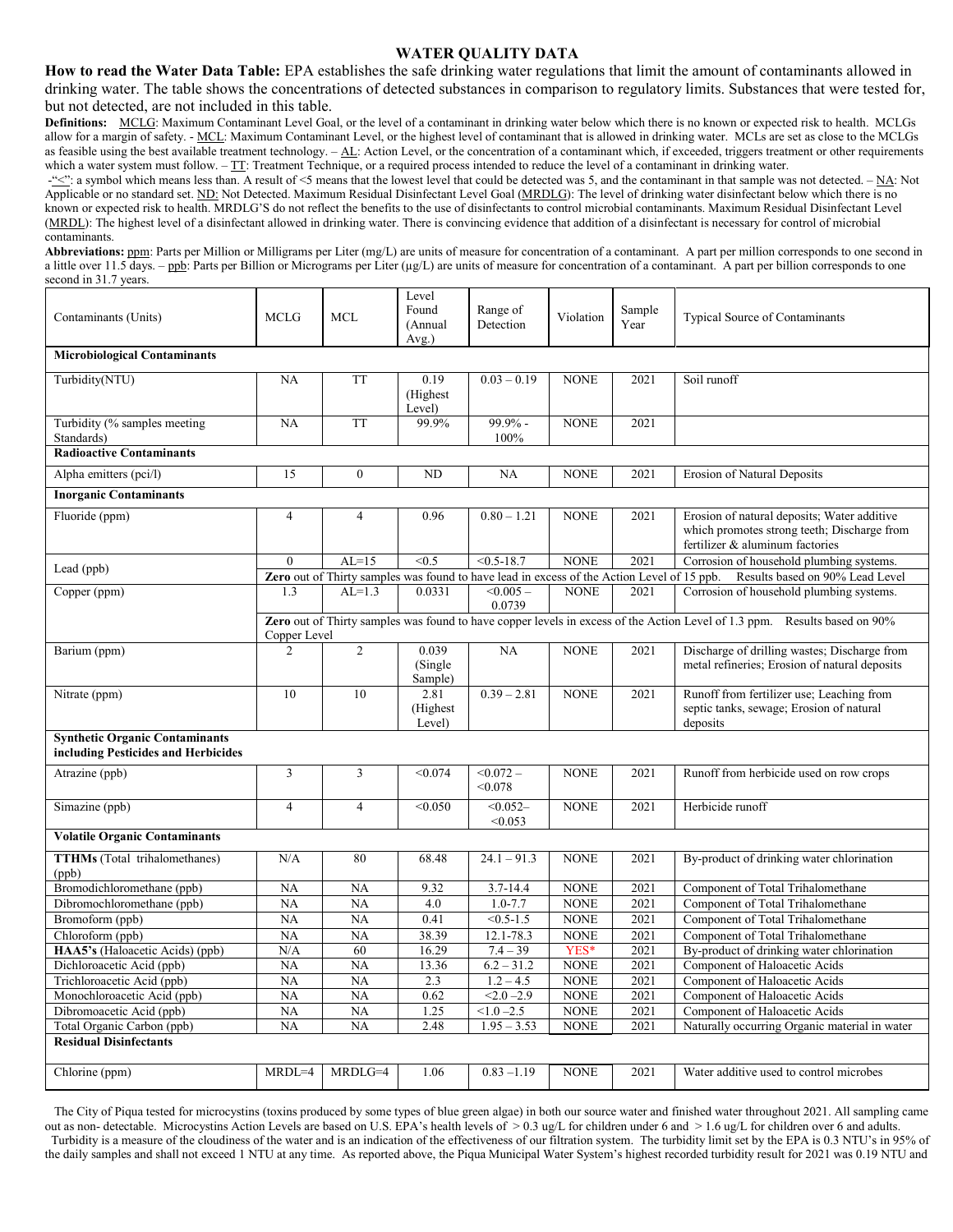the lowest monthly percentage of samples meeting the turbidity limit was 99.9%.

The value reported under "Level Found" for Total Organic Carbon (TOC) is the lowest ratio between percent of TOC actually removed to the percentage of TOC required to be removed. A value of greater than one (1) indicates that the water system is in compliance with TOC removal requirements. A value of less than one (1) indicates a violation of the TOC removal requirements.

**In 2020, our PWS was sampled as part of the State of Ohio's Drinking Water Per- and Polyfluoroalkyl Substances (PFAS) Sampling Initiative. Six PFAS compounds were sampled, and none were detected in our finished drinking water**. (PFAS) are a group of man-made chemicals applied to many industrial, commercial and consumer products to make them waterproof, stain resistant, or nonstick. Also, previously used in firefighting foam. For more information about PFAS, please visit pfas.ohio.gov.

| Contaminants (Units)      | MCLG | MCL       | Level<br>Found | Range of<br>Detection | Violation | Sample<br>Year | <b>Typical Source of Contaminants</b>     |
|---------------------------|------|-----------|----------------|-----------------------|-----------|----------------|-------------------------------------------|
| <b>Combined Raw Water</b> |      |           |                |                       |           |                |                                           |
| <b>Sample</b>             |      |           |                |                       |           |                |                                           |
| (Composited Data)         |      |           |                |                       |           |                |                                           |
| Cryptosporidium           | NA   | <b>NA</b> | <b>NA</b>      | $0.0 - 4.00$          | No        | 2018           | Human and animal activity; combined sewer |
| (Oocysts/liter)           |      |           |                |                       |           |                | overflows                                 |

The City of Piqua Water Department monitored for Cryptosporidium in the source water starting June 2017-October 2018. Cryptosporidium was detected in 1 sample collected from the raw water in 2018. **It was not detected in the finished water that was sent to our consumers**.. Cryptosporidium is a microbial pathogen found in surface water throughout the U.S. Although filtration removes cryptosporidium, the most commonly used filtration methods cannot guarantee 100% removal. Monitoring of source water indicates the presence of these organisms. Currently test methods do not enable us to determine if the organisms are dead or if they are capable of causing disease. Symptoms of infection include nausea, diarrhea, and abdominal cramps. Most healthy individuals can overcome the disease. However, immunocompromised people are at greater risk of developing life-threatening illness. We encourage immuno-compromised individuals to consult their doctor regarding appropriate precautions to take to avoid infection. Cryptosporidium must be ingested to cause disease, and it may be spread through means other than drinking water.

# **Unregulated Contaminant Monitoring Rule**.

Unregulated contaminants are those for which EPA has not established drinking water standards. The purpose of unregulated contaminant monitoring is to assist EPA in determining the occurrence of unregulated contaminants in drinking water and whether future regulation is warranted. In 2020 the Piqua Public Water System participated in the fourth round of the Unregulated Contaminant Monitoring Rule (UCMR4). For a copy of the results please call Todd Hone at the Piqua Water Treatment Plant.

| <b>Contaminants</b>             | <b>Sample Year</b> | <b>Average Level</b><br>Found | <b>Range of Detections</b> | <b>Sample Location</b> |
|---------------------------------|--------------------|-------------------------------|----------------------------|------------------------|
| Haloacetic Acids (HAA5) (ppb)   | 2020               | 12.5                          | $9.4 - 25.5$               | <b>Distribution</b>    |
| Haloacetic Acids (HAA9) (ppb)   | 2020               | 17.1                          | $12.9 - 30.6$              | <b>Distribution</b>    |
| Haloacetic Acids (HAA6Br) (ppb) | 2020               | 5.6                           | $4.1 - 6.8$                | Distribution           |

# **TABLE OF UNREGULATED CONTAMINANTS**

# **Source water information**.

The Piqua Municipal Water System receives its drinking water from the following three surface water sources: The Piqua Hydraulic System- 4.0 % The Gravel Pit- 41.9 % The Great Miami River- 54.1 %

# **Source Water Assessment.**

In June of 2003 the Ohio EPA performed an assessment of our source water. The City of Piqua Public Water System uses surface water drawn from the Piqua Hydraulic System, a gravel pit, and the Great Miami River. For the purposes of source water assessments, in Ohio all surface waters are considered to be susceptible to contamination. By their nature, surface waters are readily accessible and can be contaminated by chemicals and pathogens, which may rapidly arrive at the public drinking water intake with little warning or time to prepare. The City of Piqua drinking water source protection area contains a number of potential contaminant sources, which include runoff from row crop agriculture, septic systems, housing and commercial development in the watershed of the Hydraulic System. Potential spills at numerous road and rail bridges crossing the Great Miami River and its tributaries are also a threat.

The City of Piqua Public Water System uses a multiple barrier system to treat the water to meet drinking water quality standards, but no single treatment technique can address all potential contaminants. Implementing measures to protect the City's drinking water sources can further decrease the potential for water quality impacts. More detailed information is provided in the City of Piqua Drinking Water Source Assessment Report, which can be viewed by calling Todd Hone, Water System Superintendent at 937-778-2090.

Should you need to find your Source Water Assessment Information, contact Ohio EPA. Please keep in mind that Ohio EPA cannot provide this information to residents directly. Residents should be instructed to contact their PWS.

# • **We have a current, unconditional license to operate our water system.**